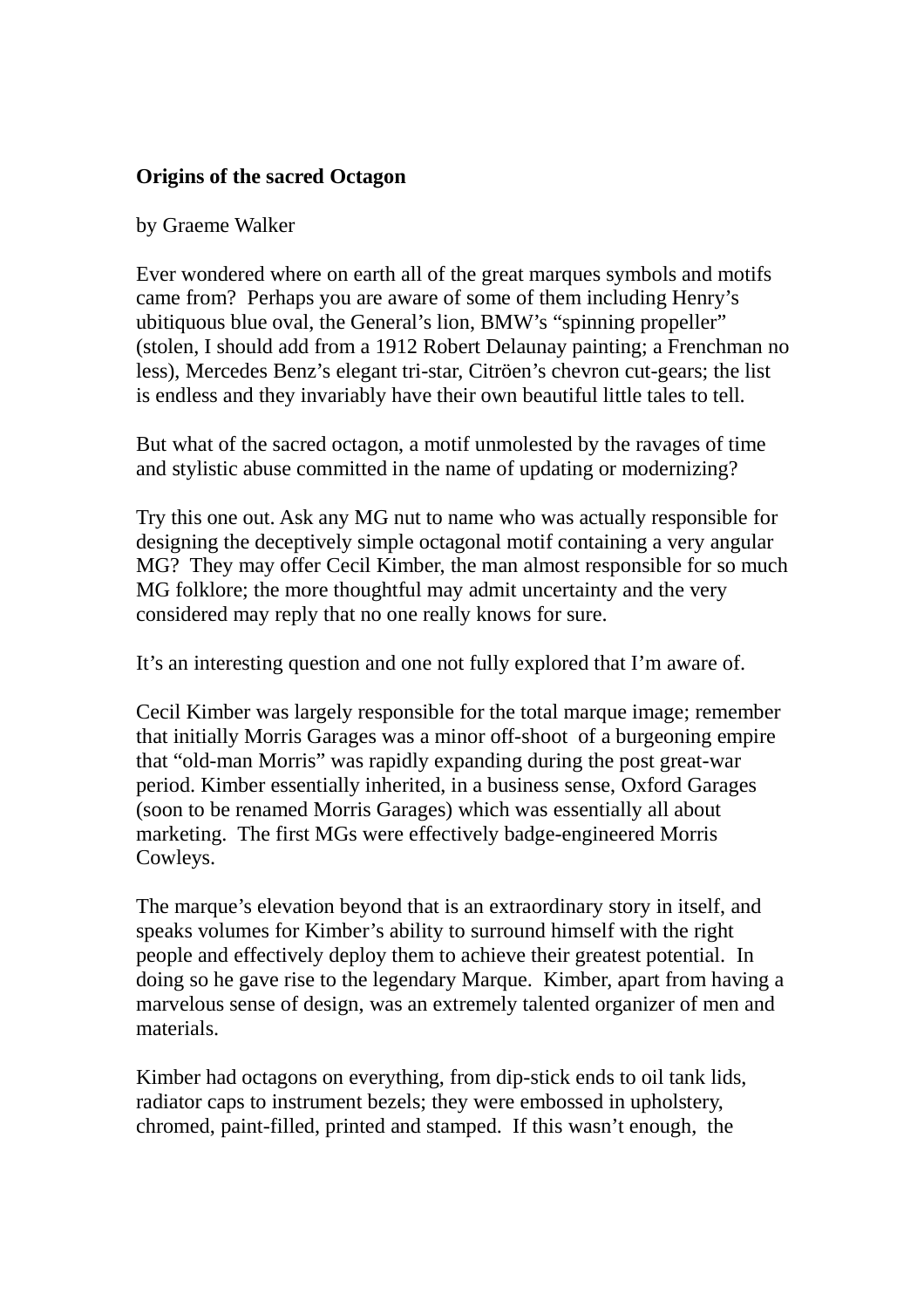octagon theme was even pushed (screaming in some cases I should add) into the third dimension with semi-octagonal tappet covers, artfully splayed (but possibly uncomfortable) octagonal gear change knobs, highly sculpted octagonal aluminium gear change extension casings, the litany is endless..

This obsession didn't stop on the cars, either. MG's famous executive lunch room had octagonal napkin rings, embroidered linen napery and placemats. These chaps pre-dated contemporary image saturation by about 70 years.

But who actually came up with the Octagon and developed it into the motif we all know?

There are lots of folkloric suggestions as to who actually designed the octagon - company illustrators, outside cartoonists and designers - would you believe a cost accountant employed by old man Morris !

According to an article I chanced upon by the late Jonathan Wood, in the March 1982 issue of "Thoroughbred and Classic Cars", a young man called Ted Lee had been employed by William Morris at about the same time as Kimber (1922-3) and it was Ted who designed the sacred octagon. Ted was known to Kimber prior to this, and Kimber had assisted Lee by paying half of his accountancy tuition fees. Apparently, after discussing plans for Kimber's latest project in 1924, Ted set to drawing-up the very first octagon, with a little ruler that he had bought during high school (wonder if that "little" ruler" and that scrap of paper is still around in a museum case somewhere?) Kimber saw the motif and immediately said "that's just the thing", it's angular art-deco style reflecting contemporary fashion. William Morris was then presented with the design and Lee remembers him saying it was "the best thing to come into the company", adding "and it will never go out of it".

Truer words have seldom been spoken. Now over 80 years later the octagon survives petty much just as Cecil Kimber first saw a small drawing made by an accountant.

……

Want to knit an MG jumper, beanie or whatever and incorporate the octaton into it? Delia Rayment has made the MG Octagon pattern available. The recommendations that come with the pattern are:

Use any standard raglan-sleeved pattern using 8 ply yarn. Proceed as